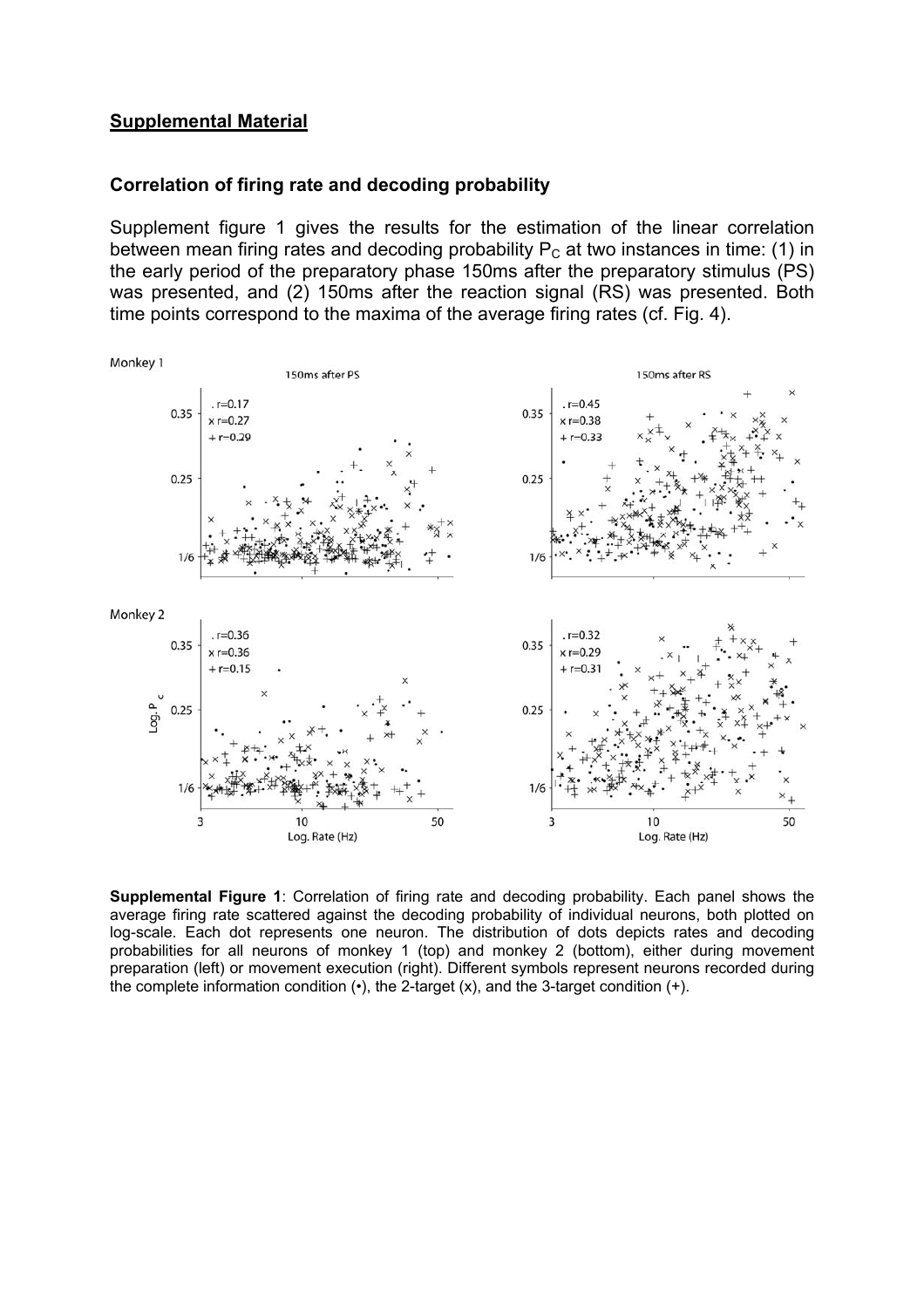# **Stimulus coding**

In the main text, throughout the whole trial, we decoded the direction of the executed movement. Here, we take a different perspective and, during the preparatory period, decode the preparatory stimulus PS (see Materials and Methods for details). As we considered only correctly executed trials, this analysis made no difference for the 1 target condition. In the 2-, and 3-target conditions we have 3 or 2 preparatory stimuli (PS) and thus the decoding reduces to a 3- or 2-class problem, respectively.

First, we repeated our analyses of single neuron tuning strength. The results are summarized in supplementary table 1. One can see, that tuning strengths as computed by  $Z_A$  and  $S_A$  decrease from 1-target to 2-target to 3-target – as they do when tuning strength was computed with respect to the executed movement. Pc is difficult to compare across conditions here, because its baseline increases from 1/6 to 1/3 to ½.

| Measure | 1-target | 2-target | 3-target |
|---------|----------|----------|----------|
| $Z_A$   | 1.13     | 0.76     | 0.50     |
|         | 0.92     | 0.64     | 0.51     |
| $ S_A$  | 53       | 61       | 67       |
|         | 57       | 63       | 64       |
| $ P_C $ | 0.199    | 0.377    | 0.532    |
|         | 0.188    | 0.364    | 0.530    |

**Supplementary table 1**: Different measures for tuning to the preparatory stimulus, averaged across all neurons during the preparatory period from PS+150ms to RS-150ms, Results given separately for each behavioral condition. First number in each entry is for monkey 1, second number is for monkey 2.

If we look at the number of significantly tuned neurons computed from those neurons with significant Pc (P<0.001, see Materials & Methods), we find a decrease from 1 target to 2-target to 3-target though (cf. supplementary figure 2) – as we found on the basis of Pc for decoding the executed movement (Figure 5). For monkey 1, the average number of significantly tuned neurons from PS+150ms until RS drops from 50% in the 1-target condition to 37% in the 2-target condition to 18% in the 3-target condition. For monkey 2 this number drops from 30% to 27% to 16% likewise.

Supplementary figure 2 also shows that the distribution of Pc values looks similar to their distribution when Pc was computed for decoding the executed movement shown in Figure 5. At any point in time, most neurons, indicated by red and yellow colors, are not or only weak encoders of the stimulus. Few neurons, indicated by blue colors, at any point in time are strong encoders of the stimulus.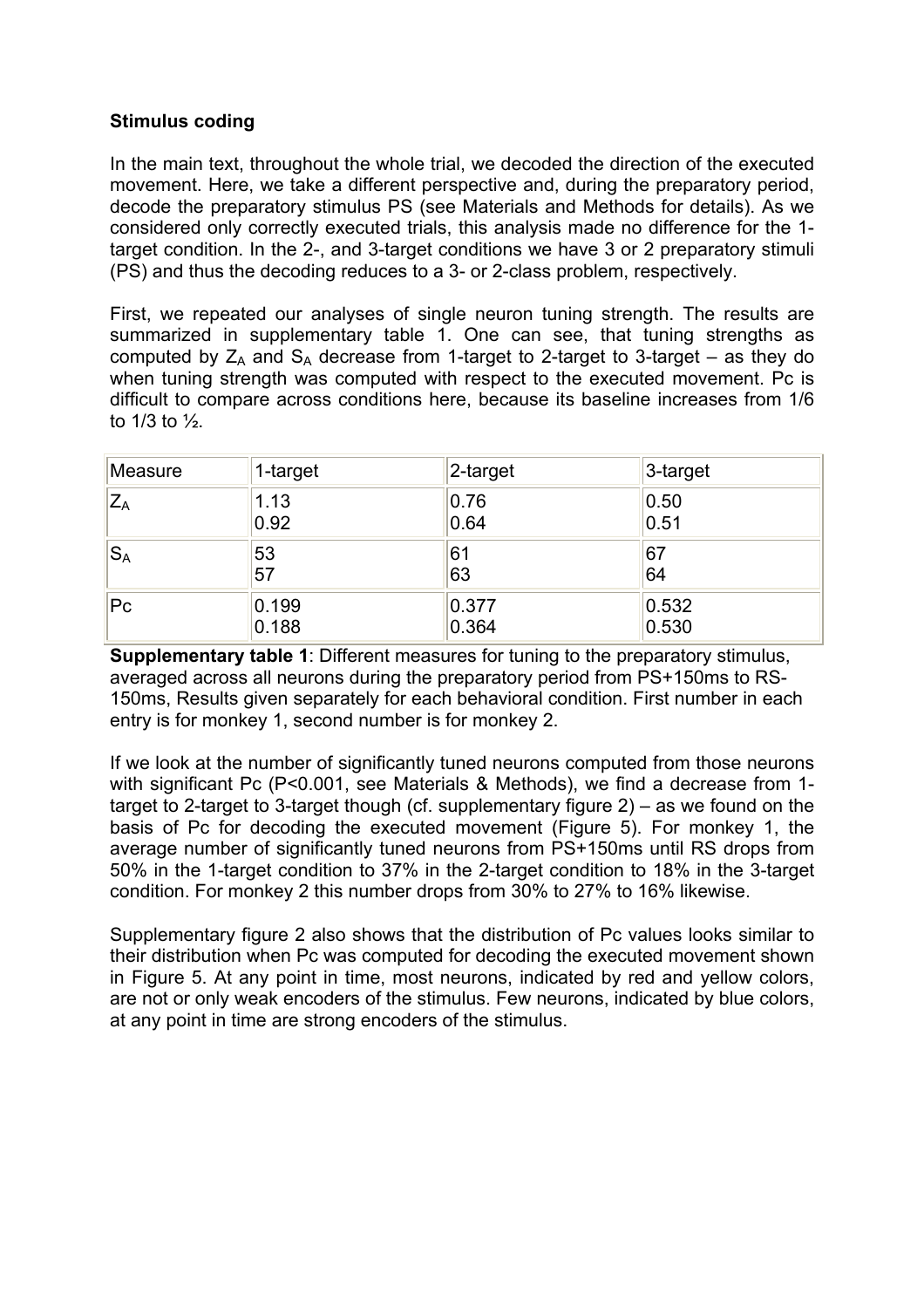

**Supplemental Figure 2**: Time-resolved distribution and proportion of significant Pc values for decoding the preparatory stimulus (population of 112 neurons in monkey 1). Otherwise as in Figure 5 of the main text.

Second, we decoded the PS during the preparatory period from a population of 100 neurons. The Bayesian probability  $P_c$  for decoding the correct stimulus from a population of 100 neurons in monkey 1 reaches values close to unity (>0.85) shortly after PS in all three conditions (supplementary figure 3). Monkey 2 yields somewhat weaker values (>0.6, not shown). As to be expected, the stimulus type (1 target LED,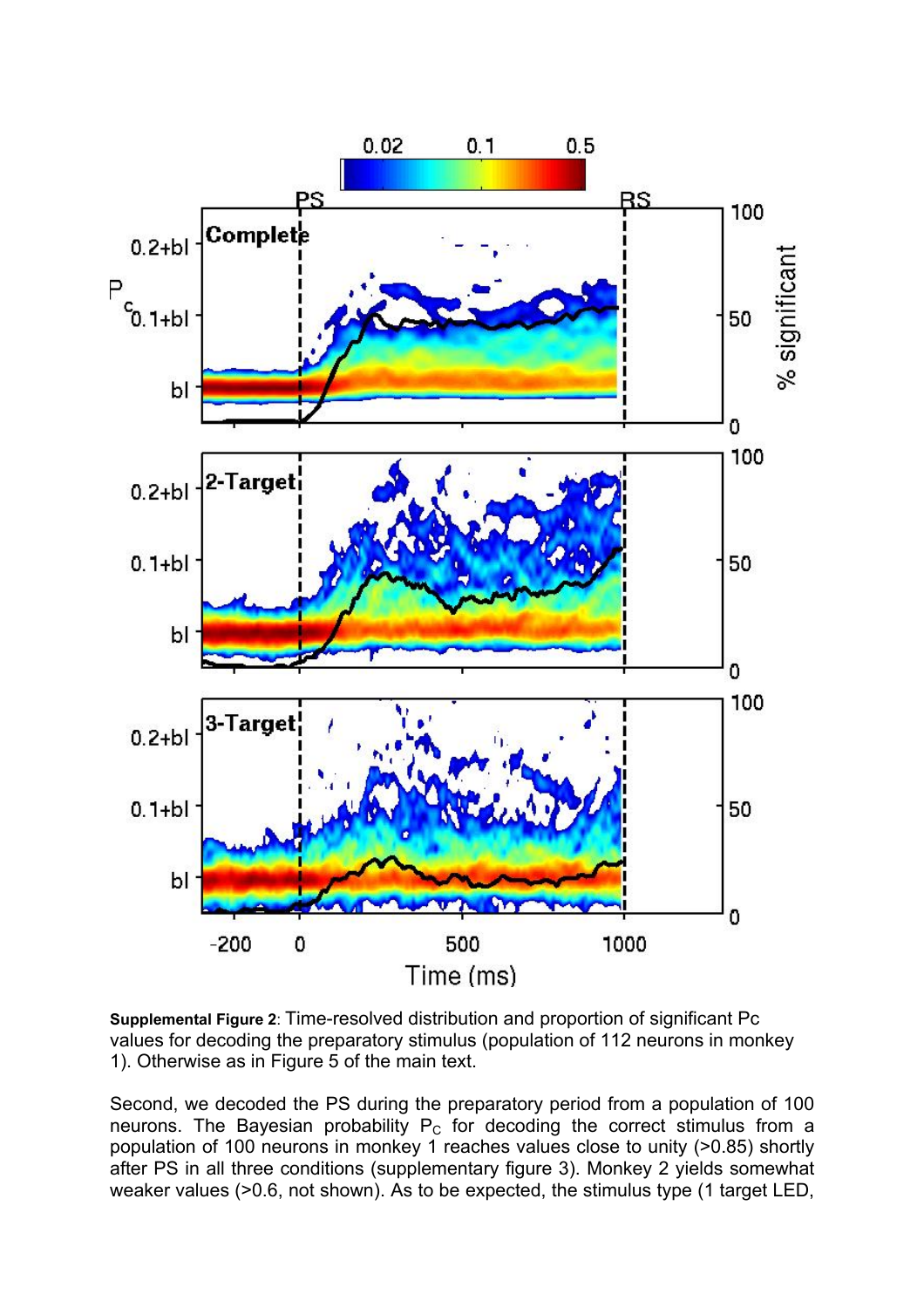2 target LEDs, or 3 target LEDs) does not influence the quality of stimulus decoding. These results are consistent with and could be expected from our results on the population decoding of movement direction in Fig. 7. There, we also found decoding probabilities for the final movement direction that were close to the upper bound with P=1, P=1/2 and P=1/3 for 1, 2, and 3 targets presented with PS (see also Materials and Methods). Together with the result in Fig. 7 we can conclude that a population of 50-100 neurons carries information about the stimulus/direction of movement that comes close to the maximal information.



**Supplemental Figure 3**: Population decoding of stimulus. Bayesian probabilities for decoding the correct preparatory stimulus (PS) from a population of 100 neurons. In the single target condition there were 6 possible instruction stimuli with chance level 1/6. In the 2- and 3-target condition there were 3 and 2 possible stimuli, respectively (see Materials and Methods). Decoding statistics as in Fig. 7.

Note, that with the additional analyses on stimulus coding presented here, we do not intend to suggest that cells in M1 or PMd encode visual stimuli per se. The presentation of the visual stimuli alone without the association of any behavioral relevance should lead to no or diminished motor cortical responses. ,

## **Population decoding from a selected set of neurons**

The distributions in Fig. 5 or suppl. Fig. 2 show that at any point in time only a subset of neurons are significantly tuned and of those only few neurons show strong tuning. Moreover, individual neurons are significantly tuned mostly during short periods of time (Fig.6). Consequently, at any point in time a different subpopulation of all neurons contributes to the population decoding. Here, we selected 10 neurons that showed the highest time-averaged decoding probabilities and repeated the timeresolved decoding from their single-trial activities. As shown in the supplemental Fig. 4, this subset of 10 selected neurons reached decoding probabilities similar to a set of 50 randomly chosen neurons (cf. Fig. 7).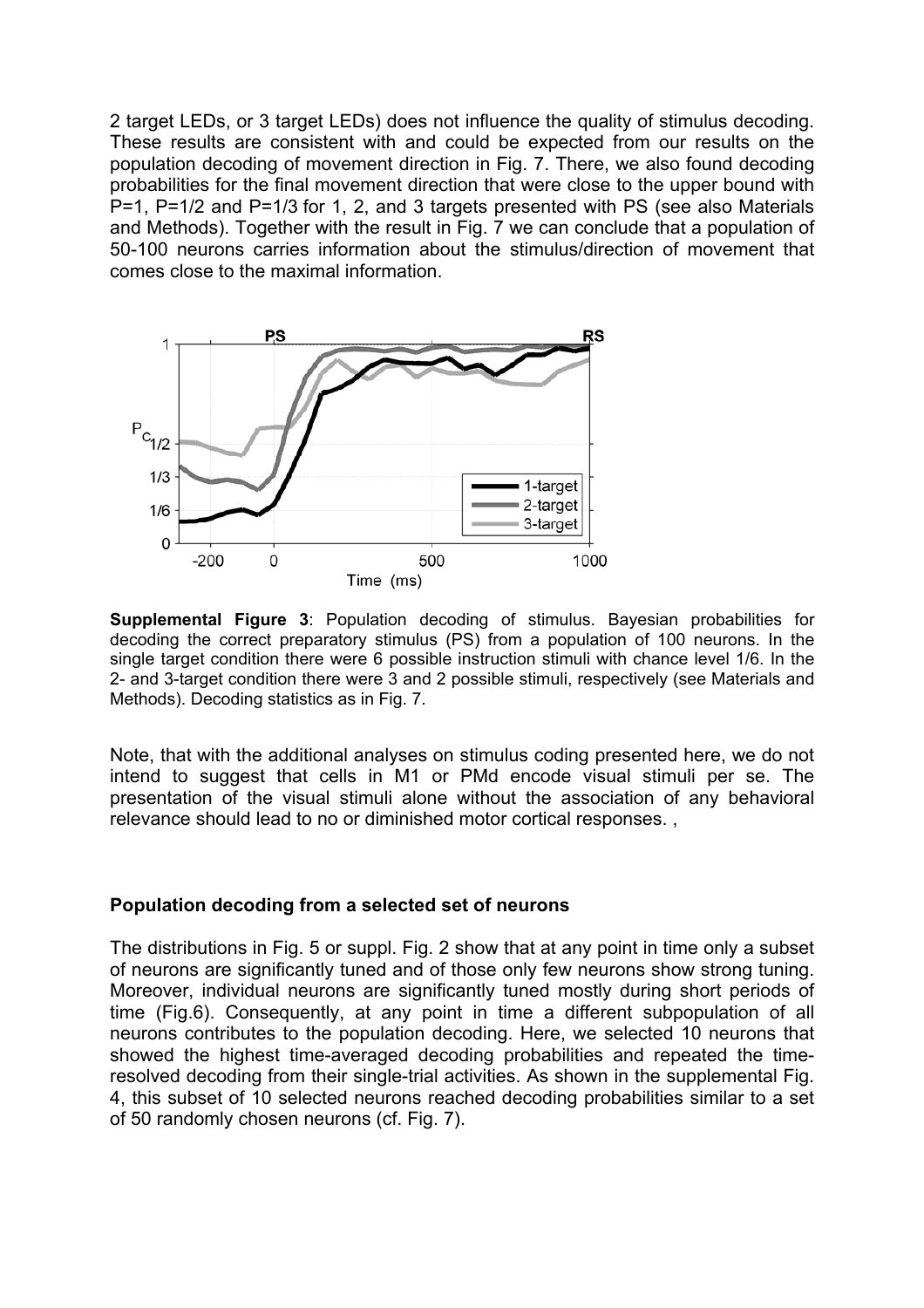

**Supplemental Figure 4**: Decoding probability for the 10 'average best' neurons (monkey 1). Computation performed as in Fig. 7, except that here the 10 neurons with highest timeaveraged Pc as computed during preparatory and execution period were used. Results for complete information condition (black), 2-target condition (dark gray), and 3-target condition (light gray). Dotted line depicts chance level.